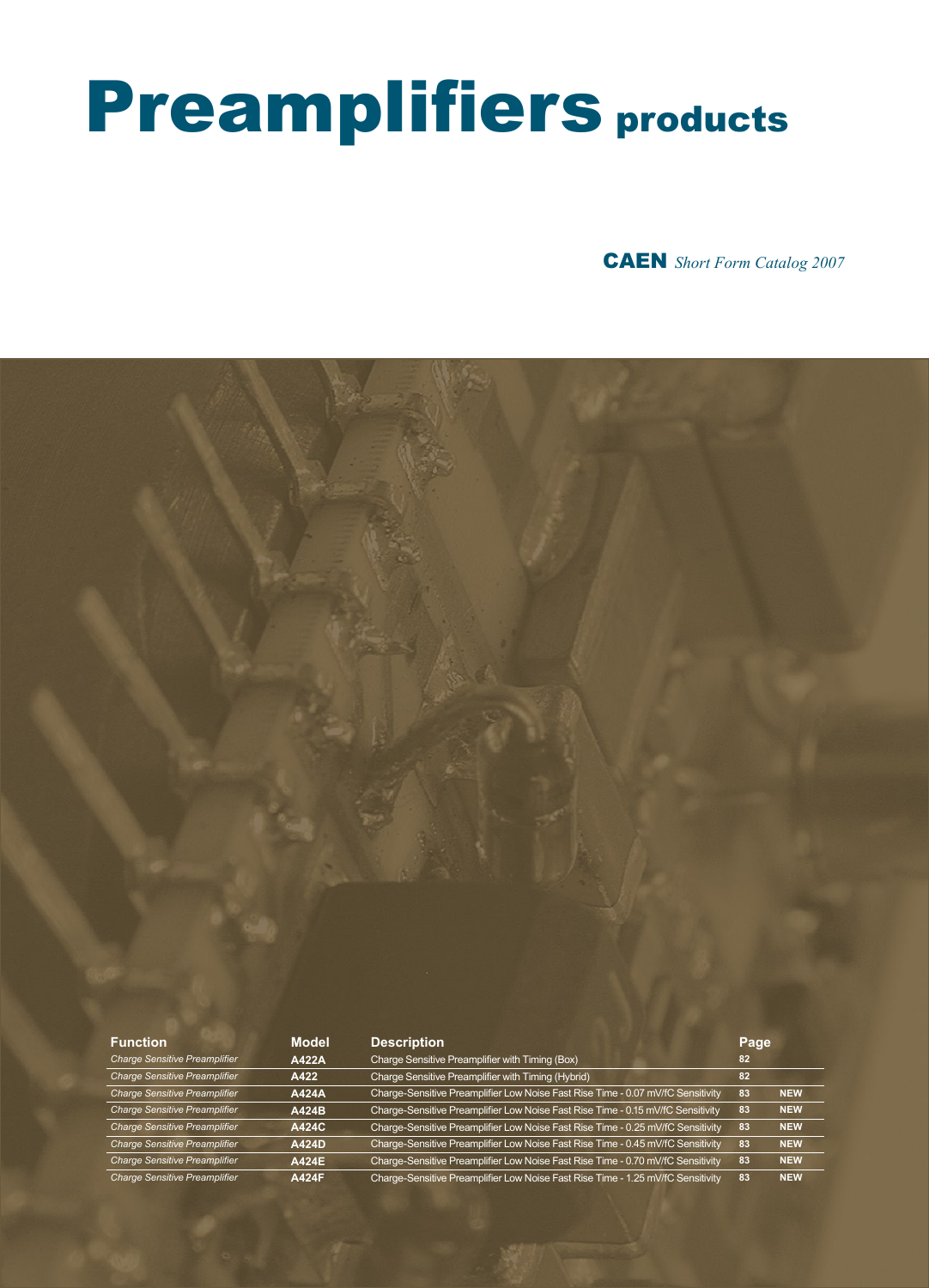## A422A **Charge Sensitive Preamplifier with timing (Box)**

The Mod. A422A is a charge sensitive preamplifier, designed to be used especially with semiconductor detectors and in particular whenever the charge division is required (as in position sensitive silicon detectors). The unit accepts both positive and negative input pulses. A Test input for detector gain calibration and a HV input (up to 5 kV) for the detector bias are also included. The output is an inverting unipolar voltage pulse, proportional in amplitude to the integrated charge; decay time is 300 µs. A Timing output provides an unipolar inverting fast voltage pulse, with a 15 ns typical rise time, across a 50 Ohm load. Three different sensitivities (5, 30 or 60 mV/MeV) can be selected.



- **Positive or negative input signals ...**>
- **Energy sensitivity range of 5, 30 or 60 mV/MeV (Si) ...**>
- **Low noise ...**>
- **Timing output ...**>
- **Up to 5 kV (positive or negative) detector bias voltage ...**>

### **Ordering options**

**Code | Description**

WA422AXAAAAA **A422A** - Charge Sensitive Preamplifier with timing (Box)

## A422 **Charge Sensitive Preamplifier with Timing (Hybrid)**

The Mod. A422 is a charge sensitive preamplifier implemented on an open frame SIP hybrid assembly. The module is designed to be used especially with semiconductor detectors and in particular whenever the charge division is required (as in position sensitive silicon detectors). The unit accepts both positive and negative input pulses. A Test input for detector gain calibration and a HV input (up to 1 kV) for the detector bias are also included. The output is an inverting unipolar voltage pulse, proportional in amplitude to the integrated charge; decay time is 220 µs. A Timing output provides an unipolar inverting fast voltage pulse, with a 15 ns typical rise time, across a 50 Ohm load. Three different sensitivities (1, 45 or 90 mV/MeV) can be selected via internal connections. A 8-slot motherboard for the A422 is also available; it can be purchased equipped with LEMO 00 I/O connectors (Mod. A658) or with soldering pads (Mod. A658A).



- **Fast, low noise inverting preamplifier ...**>
- **Positive or negative input signals ...**>
- **Energy sensitivity range selectable between 1, 45 or 90 mV/MeV (Si) ...**>
- **Timing output ...**>
- **Up to 1 kV (positive or negative) ...**> **detector bias voltage**

| <b>Ordering options</b> |                                                           |
|-------------------------|-----------------------------------------------------------|
| Code                    | Description                                               |
| WA422XAAAAAA            | A422 - Charge Sensitive Preamplifier with timing (Hybrid) |
| WA658AXAAAAA            | A658A - A422 Mother Board (Without connectors)            |
| WA658XAAAAAA            | A658 - A422 Mother Board (With connectors)                |